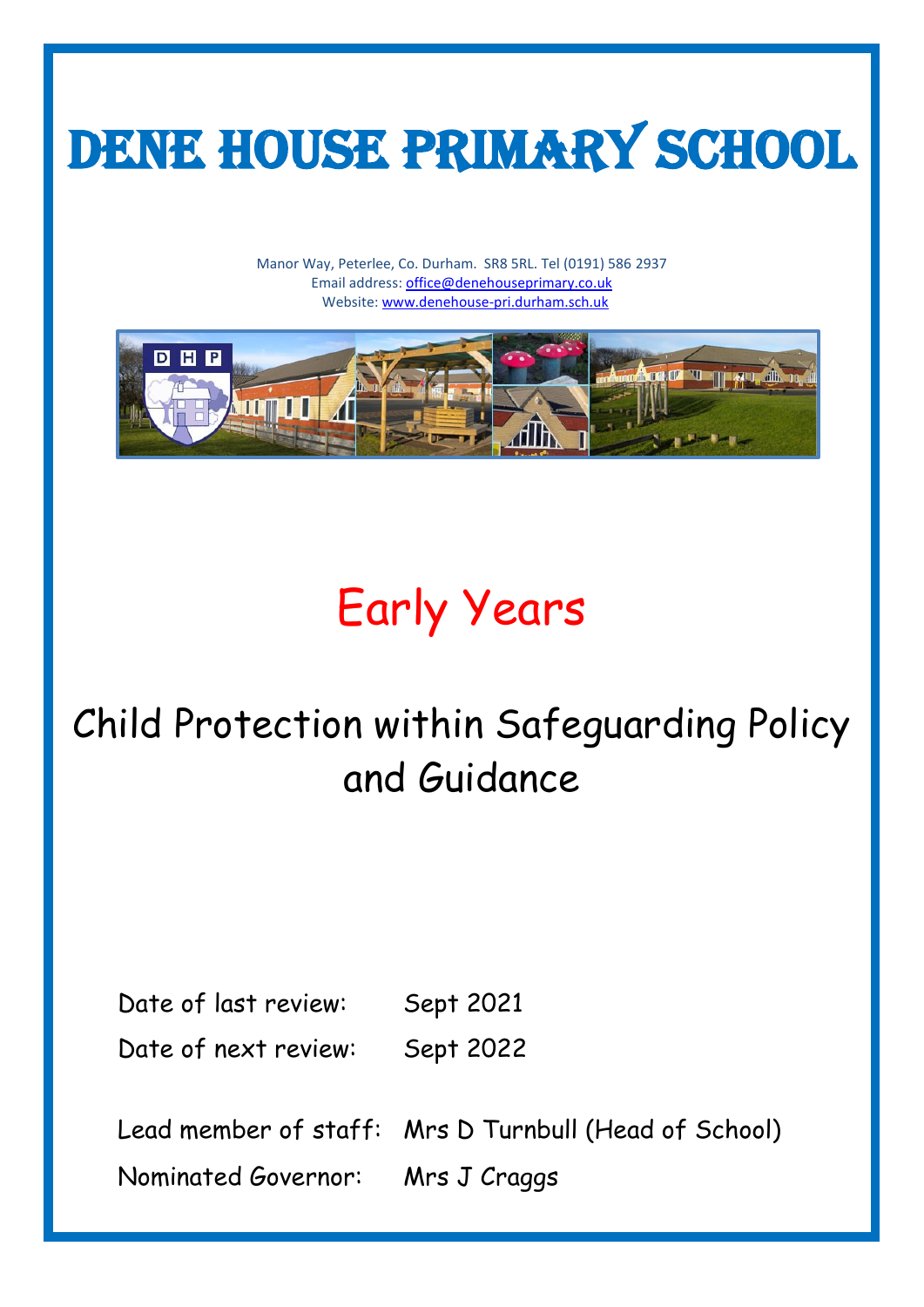This policy should be read in conjunction with the following documents:

- Whole School Keeping Children Safe in School: Safeguarding our children: Early Help through to Child Protection Policy updated September 2021
- DFE Keeping Children Safe in Education Statutory Guidance September 2021;
- HM Government What to do if you're worried a child is being abused March 2015;
- HM Government Working together to safeguard children July 2018;

# **Educate and Celebrate**

Dene House Primary School are proud to be a part of 'Educate and Celebrate'. Our school does not tolerate any types of discrimination, which include acts against anyone due to their:

- Age
- Disability
- Gender
- Gender identity
- Race
- Religion or belief
- Sexual orientation
- Pregnancy and Maternity
- Marriage.

As part of the programme, we educate children about our diverse society and children learn to celebrate differences.

# **EYFS Procedures**

- Our procedures are regularly reviewed and up-dated
- All new members of staff are given a copy of 'Unknown children *–* destined for disadvantage?' and EYFS Statutory framework.

# **Concerns**

All staff understand what to do if they have any concerns regarding:

- significant changes in children's behaviour;
- deterioration in children's general well-being;
- unexplained bruising, marks or signs of possible abuse or neglect;
- children's comments which give cause for concern;
- any reasons to suspect neglect or abuse outside the setting, for example in the child's home; and/or inappropriate behaviour displayed by other members of staff, or any other person working with the children. For example: inappropriate sexual comments; excessive one-to-one attention beyond the requirements of their usual role and responsibilities; or inappropriate sharing of images.

If any member of staff has a concern over a child, this should be recorded on CPOMS. The concern must also be shared with EYFS Leader. When completing the record, it is essential that any quotes from the child are recorded exactly and not paraphrased.

Any child protection and/or safeguarding concerns will be shared immediately with the relevant local authority. Members of staff are informed on a need to know basis of a pupil's child protection status and areas of concern to enable effective monitoring.

All staff are made aware of the children across EYFS who are believed to be at a disadvantage. These children will be discussed regularly in EYFS staff meetings to monitor their progress. These children are not just those who qualify for Pupil Premium funding (See criteria listed in 'Destined for Disadvantaged').

# **Suitable people**

Dene House Primary School maintains a single central record of recruitment and vetting checks undertaken on appointment of all staff and volunteers employed.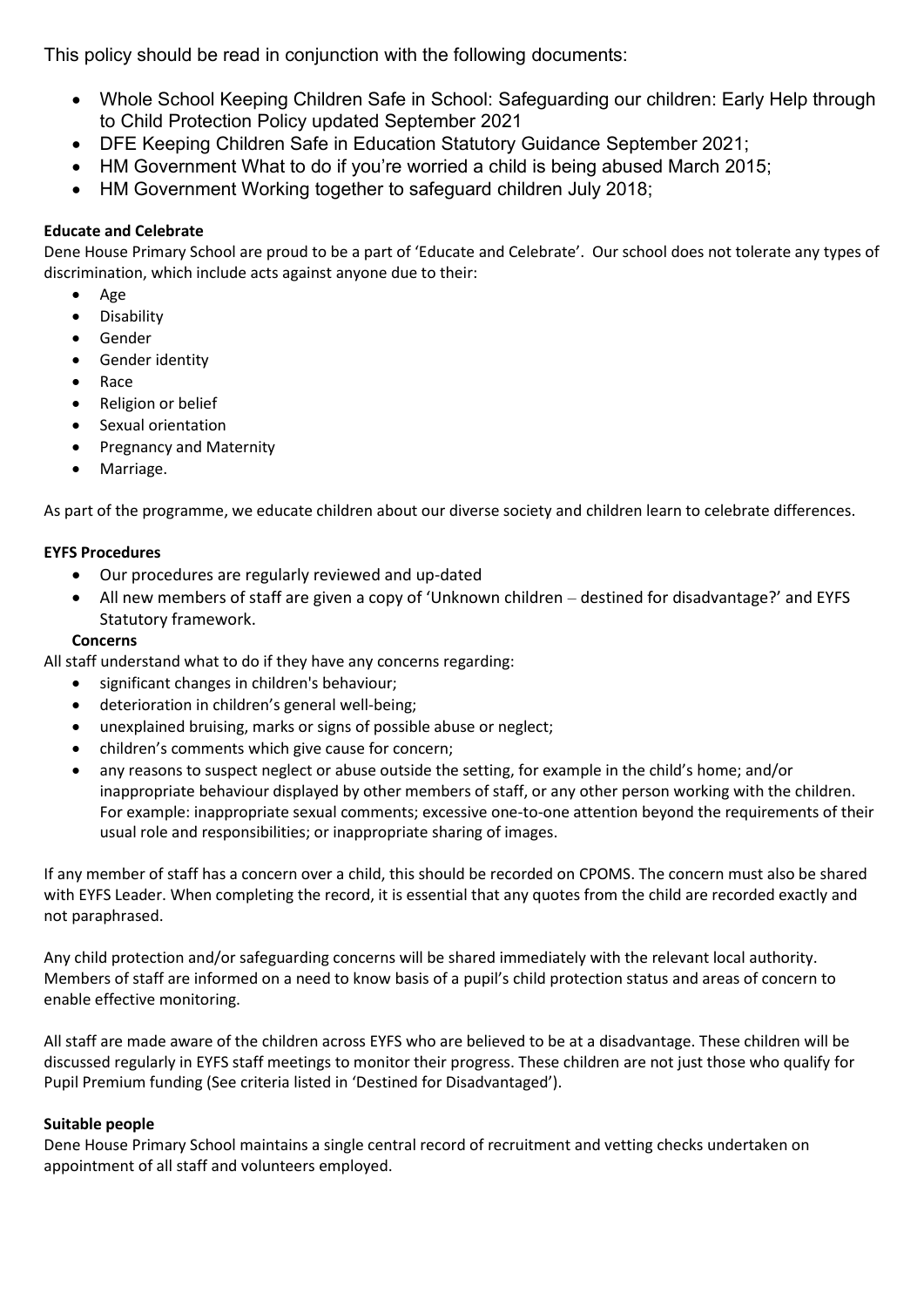All students and volunteers who work in our EYFS setting will not be left to work with children unsupervised. Students and volunteers cannot support children with intimate care/toileting supervision. They are prohibited to take images of children on any personal device (IPADS/Cameras/Mobile Phones).

Practitioners must not be under the influence of alcohol or any other substance which may affect their ability to care for children. If practitioners are taking medication which may affect their ability to care for children, those practitioners should seek medical advice. We will ensure that those practitioners only work directly with children if medical advice confirms that the medication is unlikely to impair that staff member's ability to look after children properly. Staff medication on the premises must be securely stored, and out of reach of children, at all times.

At least one person who has a current paediatric first aid certificate must be on the premises and available at all times when children are present, and must accompany children on outings. Claire Foster will be first point of contact for EYFS first aid.

Staffing arrangements will always meet the needs of all children and ensure their safety. Children will usually be within sight and hearing of staff and will always be within sight or hearing. We always adhere to the statutory guidance for staff/child ratios.

#### **Accident and Injury**

An up to date first aid box is accessible to Reception staff (in practical area outside of the classroom). This box is checked regularly by staff and expiry dates are noted and stock is kept replenished. Staff must keep a written record of accidents or injuries and first aid treatment. Staff must inform parents and/or carers of any accident or injury sustained by the child on the same day, or as soon as reasonably practicable, of any first aid treatment given.

#### **Home times**

Staff must only release children into the care of individuals who have been notified by the parent, and must ensure that children do not leave the premises unsupervised. We must take all reasonable steps to prevent unauthorised persons entering the premises; all visitors must report to the school office to sign in and cannot be left to walk through the school premises unaccompanied by a member of staff.

If staff have any concern whatsoever around the suitability of the adult collecting the child (for example, if alcohol can be detected) they must ask the adult to wait whilst they seek advice from one of the designated safeguarding leaders.

# **Cameras and Mobile phones**

To ensure the safety and welfare of all the children within our care, and to protect all staff from allegations, mobile phones must be switched off and kept in a secure place during school hours. Staff may use their phones whilst on their break, in the staff room, but never whilst working with children. No information regarding children or school practice must be shared outside of school or on any social media sites.

All parent helpers/students/volunteers will be requested to follow this same policy.

Please refer to our TLT Acceptable Use Policy.

IPADS do not leave the school premises.

Under no circumstances must cameras of any kind be taken into the bathrooms. At all times the camera/IPAD must be placed in a prominent place where it can be seen. Any information and images of children saved to a memory stick must be encrypted.

Images of children must not be saved to the hard drive of laptops and will be stored within the 'Shared Area' on the network.

All staff are aware of children whose parents do not give permission for their child's photographs to be published.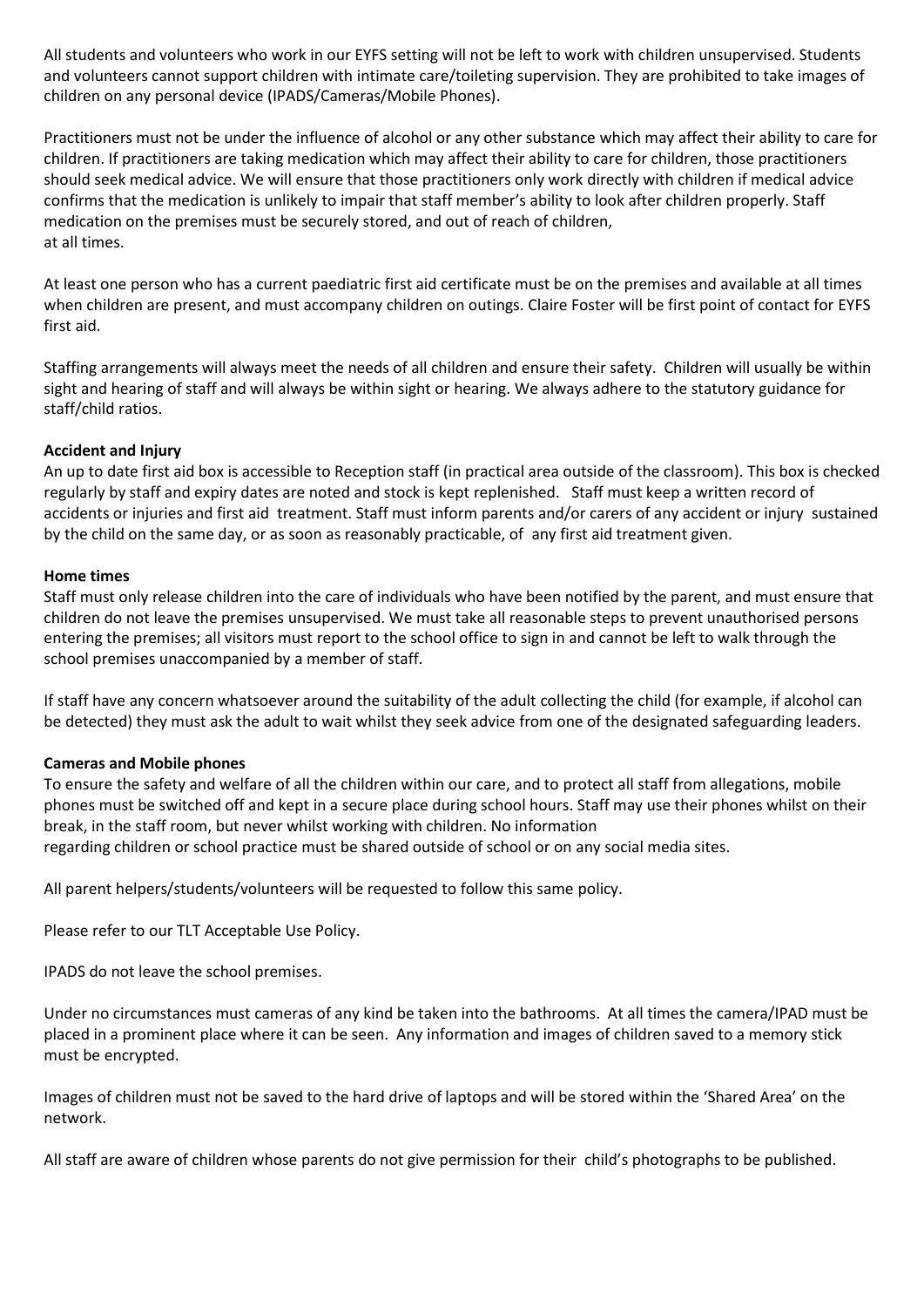#### **Managing behaviour**

All staff must consistently promote positive behaviour.

Staff are trained to use effective de-escalation techniques and creative alternative strategies that are specific to the individual needs of children and learners.

Risk assessment are in place for any child who shows signs of challenging behaviours, these are updated and monitored and shared with all staff members.

Reasonable force is only used in strict accordance with the legislative framework to protect the child and learner and those around them. All incidents are reviewed, recorded and monitored and the views of the child or learner are sought and understood.

#### **Missing Children**

The safety and security of the children in our care at Dene House Primary is paramount. Every care is taken to ensure that the children are accounted for at all times when they are in our care. Staff maintain the appropriate high level of supervision throughout the session and are aware of the location of the children in their care at all times.

The number of children is checked regularly by frequent roll calls. However, in the unlikely event that after a roll call or at another time it is noticed that a child has gone missing, whether in school or out: The following procedures will be followed.

- Staff will maintain safety and well‐being of other children and check whether the missing child has another commitment with the office staff.
- A roll call will be taken.
- A member of the Senior Leadership Team and at least one other member of staff will search the immediate vicinity or school grounds. Going to places at which the child was last seen, tracing the routes that they may have taken.
- If the child is not found after approximately 10 minutes, the Headteacher or Deputy will endeavour to contact the parents of the missing child by telephone.
- If after approximately 15 minutes the parents have not been contacted, the Headteacher or Deputy will contact the police.
- Once police arrive all relevant information about the child will be given. The police will then take over the search. A written record of the incident and actions taken should be made as soon as possible.

When the situation has been resolved, the SLT will review the reasons for this event happening and revise measures if necessary.

#### **Whistleblowing**

Whistleblowing has been defined as:

'the disclosure by an employee or professional of confidential information which relates to some danger, fraud or other illegal or unethical conduct connected with the work place, be it of the employee or his/her fellow employees' (Public Concern at Work Guidelines 1997).

*OFSTED state that all staff should: "know how to make a complaint and understand policies on whistleblowing and how to manage other concerns about the practice of adults in respect of the safety and protection of children and learners.*

The governing body is committed to high standards in all aspects of the school and will treat whistleblowing as a serious matter. In line with the governing body's commitment to openness, probity and accountability, members of staff are encouraged to report concerns which will be taken seriously, investigated and appropriate action taken in response.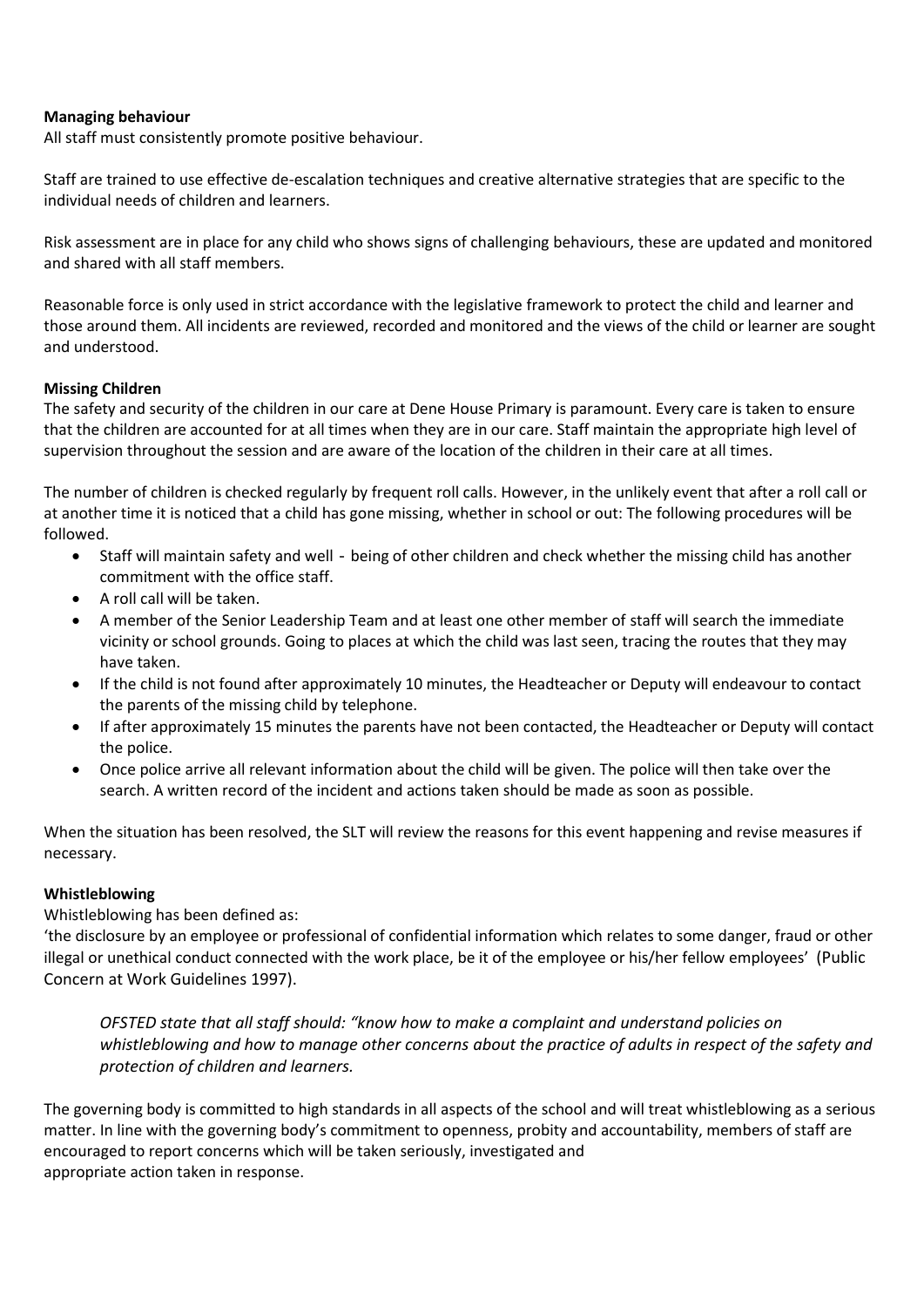Please refer to TLT Confidential Reporting Code (Whistleblowing).

# **Managing transitions**

At the beginning of each session, the number of children attending is recorded and shared with all staff. Each time children come in from outdoor provision, they are counted before the door is closed.

#### **Definitions:**

Please note that for the purposes of this statement all persons under 18 years of age are classed as "children" or "young people".

"Staff" includes any member of School or helpers employed to assist with a particular activity, e.g. School excursions and external visits.

"in loco parentis" – literally "in place of the parent"

"Event" – Any activity organised by the School.

Child Safeguarding Policy Statement This policy can be summarised in just one sentence:'

#### *We have a duty of care.*

Please read ALL sections whatever your specific role. Due to the nature of child safeguarding we must all be aware of each other's specific roles and of our general duties involving young people. Those supervising young people in any capacity (as a mentor or teacher) are expected to show a duty of care in all

aspects. The contents set out in this document and discussed in the various school training and briefing sessions constitutes the School's "Child Safeguarding Policy."

#### **General Dos and Don'ts**

- Do not touch the students. Resist a comforting hug or pat on the back.
- There is a fine line in a student's perception of where comfort stops and harassment/assault starts.
- Do not make jokes about students' personalities, gender, ethnic status, appearance, family, religion, etc.
- Do not assume backgrounds you know nothing of.
- Do not spend any time alone with a student in any room and do not block doorways.
- If a serious problem arises, do not feel you must handle it on your own. There should always be at least one person in a position of management available. If in any doubt please refer to a member of the Leadership Team for advice.
- NEVER promise confidentiality. We may not always be able to keep to this as in any real emergency or serious situation we will have to contact parents with information that we feel they need to know.

#### **Fire**

If you are teaching or supervising students indoors, be aware of the fire regulations for the School and know where the fire extinguishers are and where the fire exits are. If the Fire Alarm sounds, evacuate your classroom and proceed to the KS1 yard if possible with your class to be registered by you to check that no one is missing.

#### **Health and Safety**

You are responsible at all times for the safety of your class and yourself. Defects in building fabric, furnishings and electrical fittings should be reported to the School Business Manager immediately. Make sure that you adhere to all local and subject specific safety rules.

#### **External Educational and Reward School Visits**

Organisers of external educational visits will ensure that all locations are properly insured and risk assessed. *Mr Leyland* acting as the Educational Visits Coordinator (EVC) will assist with this. Here are some general points about visits you need to be aware of.

- You need to be absolutely sure of who is and who isn't in your party.
- You should have a copy of a register.
- As an escort on visits, you need to make sure that your charges do not engage in any dangerous behaviour at any time.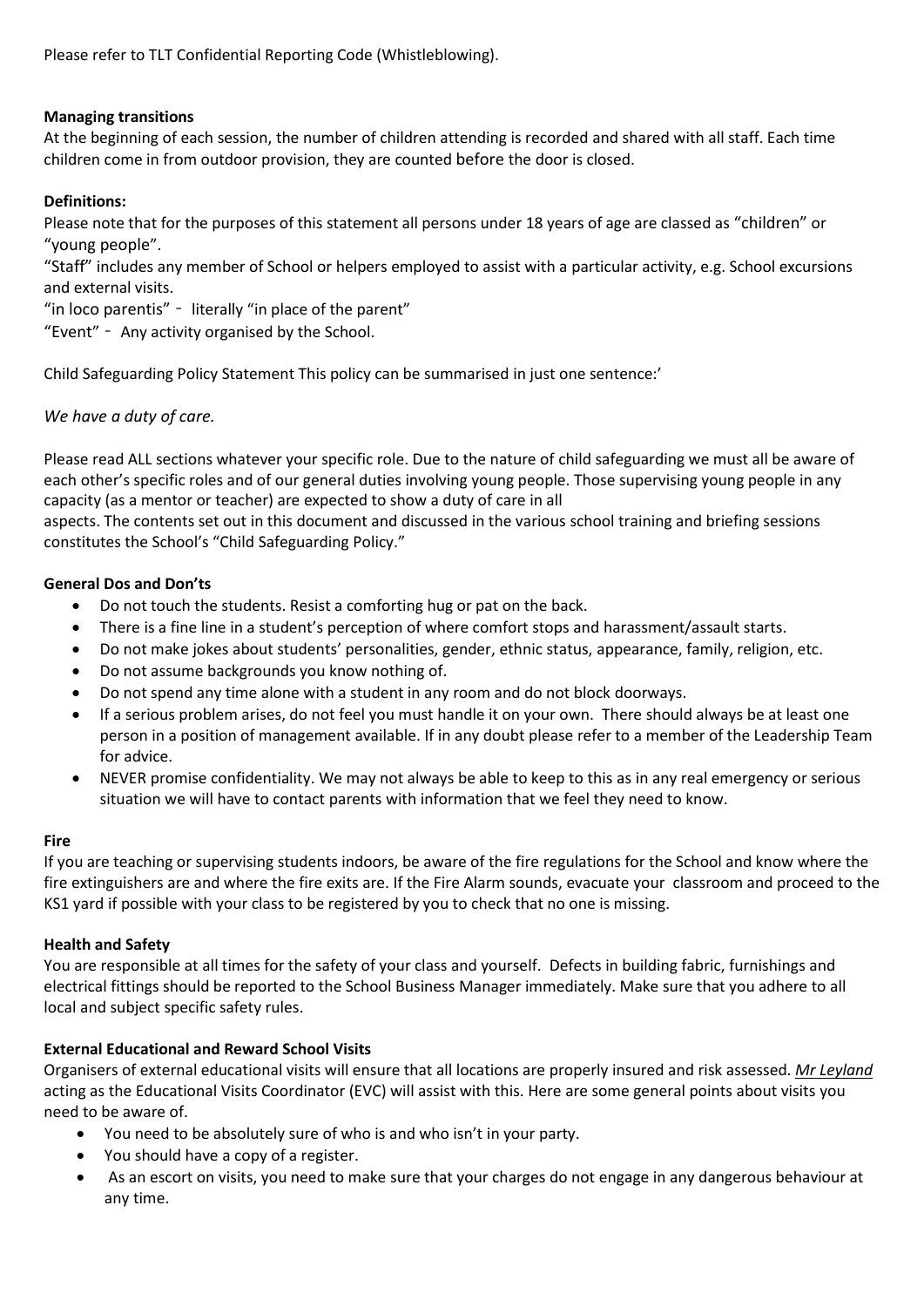- There should be enough staff (i.e. At least one member of staff per 5 students) on each visit to cope with any problems.
- Report serious incidents as soon as possible and do not hesitate to seek assistance. We should be over- rather than under-protective.
- Do not let anyone in your party go off on their own anywhere.
- Please report any wilful behaviour as soon as possible after your trip so that action may be taken and definitely do not condone bad or irresponsible behaviour.

# **Safeguarding pupils/students from being drawn into or supporting terrorism**

Schools have a vital role to play in protecting pupils from the risks of extremism and radicalisation, a role which is underpinned by the Counter- Terrorism and Security Act 2015 "to have due regard to the need to prevent people from being drawn into terrorism.

Radicalisation refers to the process by which a person comes to support terrorism and forms of extremism leading to terrorism.

Extremism is defined by the Government in the Prevent Strategy as: Vocal or active opposition to fundamental British values, including democracy, the rule of law, individual liberty and mutual respect and tolerance of different faiths and beliefs. We also include in our definition of extremism calls for the death of members of our armed forces, whether in this country or overseas.

The Government's Prevent Strategy has raised awareness of the specific need to safeguard children, young people and families from violent extremism and terrorism. There have been nationally situations in which extremist groups have attempted to radicalise children and young people to hold extreme views including views justifying political, religious, sexist or racist violence, or to steer them into a rigid and narrow ideology that is intolerant of diversity and leaves them vulnerable to future radicalisation.

Dene House Primary School values freedom of speech and the expression of beliefs / ideology as fundamental rights underpinning our society's values. Both pupils/students and teachers have the right to speak freely and voice their opinions. However, freedom comes with responsibility and free speech that is designed to manipulate the vulnerable or that leads to violence and harm of others goes against the moral principles in which freedom of speech is valued.

Free speech is not an unqualified privilege; it is subject to laws and policies governing equality, human rights, community safety and community cohesion. The current threat from terrorism in the United Kingdom may include the exploitation of individuals, to involve them in terrorism or in activity in support of terrorism. The normalisation of extreme views may also make children and young people vulnerable to future manipulation and exploitation. Dene House Primary School is clear that this exploitation and radicalisation should be viewed as a safeguarding concern.

Dene House Primary School seeks to protect children and young people against the messages of all violent extremism including, but not restricted to, those linked to Islamist ideology, or to Far Right / Neo Nazi / White Supremacist ideology, Irish Nationalist and Loyalist paramilitary groups, and extremist Animal Rights movements.

# **Risk reduction**

The school governors, the Head Teacher and the Designated Safeguarding Lead will assess the level of risk within the school and put actions in place to reduce any identified risks.

# **Procedure**

Keeping children / young people safe from these risks is a safeguarding matter and should be approached in the same way as safeguarding children from other risks. When any member of staff has concerns that a pupil may be at risk of radicalisation or involvement in terrorism, they should speak with the school's Single Point of Contact (SPOC) for safeguarding pupils from radicalisation and involvement in terrorism. This will normally be the Designated Safeguarding Lead who will have responsibility for assessing whether the pupil may be at risk

of radicalisation, and where relevant, for referring the child to the Local Authority Channel Panel.